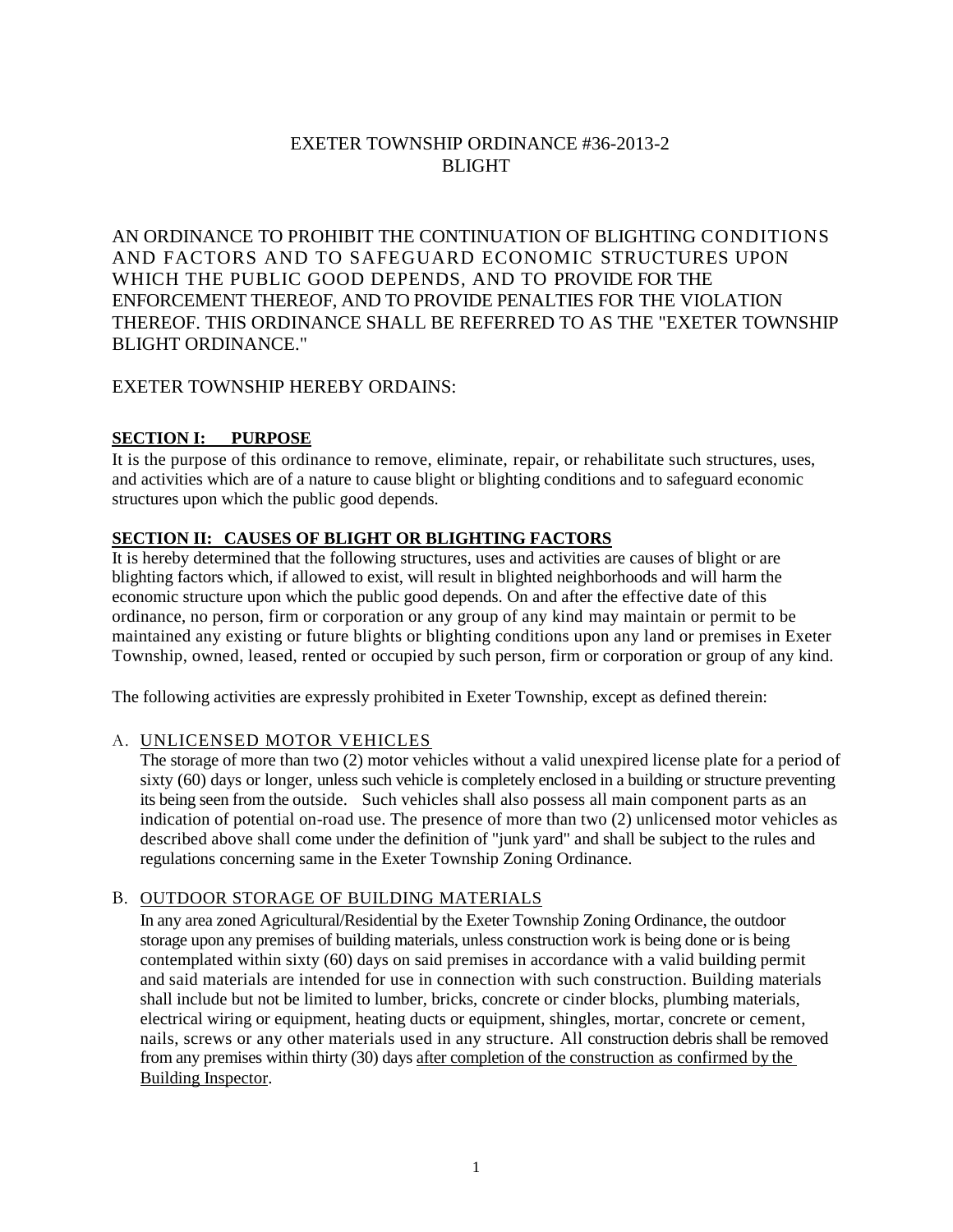Allowable building materials shall be stored in the rear of a residence and neatly covered with a tarpaulin, plastic or other cover. Such storage area is not intended for use as a commercially available supply of building material on a regular basis.

### C. FARM STORAGE

In any area zoned Agricultural/Residential where the land use is a farm, the outside storage of farm implements and machinery shall not fall within the meaning of junk or junk motor vehicles. The storage of usable building materials for eventual use on the farm property shall be permitted, provided such materials are neatly stored to the rear of the farm residence.

"Farm" as used herein, shall mean real property used for commercial agriculture comprising at least twenty (20) contiguous acres, all of which is operated by a sole proprietorship, partnership, or corporation.

# D. GARBAGE, TRASH, RUBBISH, REFUSE

In any area zoned residential by said Zoning Ordinance, the storage or accumulation of garbage, trash, rubbish, or refuse of any kind, except domestic refuse stored in such a manner as not to create a nuisance for a period not to exceed 30 days.

# E. STORAGE OF MISCELLANEOUS ITEMS

The accumulation of any junk materials or other articles not prohibited above shall be neatly stored and/or covered and located to the rear of property in such a manner so as not to cause a nuisance to neighboring property owners, or be detrimental to public health, safety, and welfare. The term "junk" shall include parts of machinery or motor vehicles, unused stoves or other appliances stored in the open, remnants of wood, metal or any other materials or other castoff material of any kind whether or not same could be put to any reasonable use.

#### F. VACANT DWELLINGS

In any area zoned Agricultural/Residential by said Zoning Ordinance, the existence of any vacant building, garage or outbuilding, unless same is kept securely locked with windows glazed or neatly boarded up, and otherwise protected to prevent entrance thereto by unauthorized persons.

#### G. LOSS OF USE

In any area, the existence of any structure or part of structure which because of fire, wind or other natural disaster or physical deterioration is no longer habitable as a dwelling, nor useful for any purpose for which it may have been originally intended.

#### H. PARTIALLY COMPLETED STRUCTURES

In any area, the existence of any partially completed structure, unless such structure is in the course of construction according to a valid and existing building permit issued by Exeter Township, and unless exterior construction is completed within one year after issuance thereof.

### I. IN ANY AREA ZONED OTHER THAN AGRICULTURAL/RESIDENTIAL

By the Exeter Township Zoning Ordinance, the causes of blight or blighting factors hereinbefore prohibited in any Agricultural or Residential zones are prohibited unless such use of property is incidental to and necessary for the carrying on of any business or occupation lawfully being conducted upon the premises involved.

### **SECTION III: ENFORCEMENT AND PENALITIES**

A. The determination of "Blight" shall be at the discretion of the Township Ordinance Enforcement